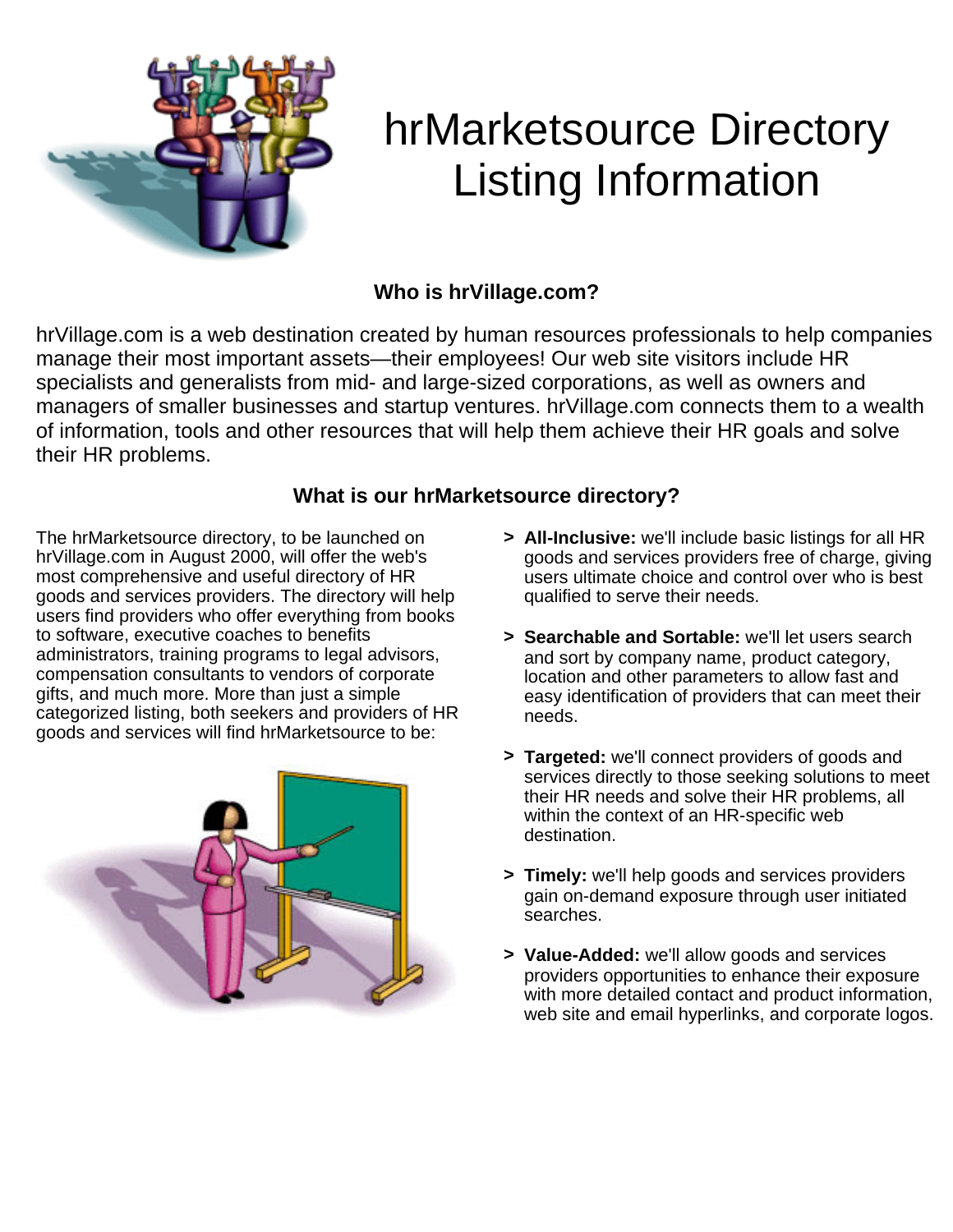# **FREE BASIC LISTING! List your company in the hrMarketsource directory today!**

**To enhance your listing, see the descriptions and ABC Group examples below to decide which one works best for you.**

Our **BASIC (1)** listing (free of charge) includes:

- **>** Company name
- **>** Company address
- **>** Company phone and fax
- **>** Inclusion in an unlimited number of appropriate goods/services categories

The **hrCONNECT (2)** listing makes a direct connection between you and potential customers via the networking capabilities of the web, adding:

- **>** Bold company name
- **>** Hyperlink to your company web site
- **>** Company contact name with direct phone and email hyperlink

The **hrEXTEND (3)** listing informs potential customers about your goods and services and links them directly to product information on your web site, adding:

- **>** A 100-word description of the company's products
- **>** Deep hyperlinks to pages within the company's web site that offer more detailed product information

The **hrBRAND (4)** listing helps your company stand out from the crowd, adding:

**>** Company logo hyperlinked to company web site



ABC Group 1234 Main Street Anytown, USA 98765 Voice: (321) 456-7890 Fax: (321) 456-7891

### **ABC Group**

www.abcgroup.com 1234 Main Street Anytown, USA 98765 Voice: (321) 456-7890 Fax: (321) 456-7891 Contact: Jane Jones  $(321)$  456-7865 jjones@abcgroup.com



Order your ENHANCED LISTING before October 1, 2000, and receive a special introductory rate! Details are available on the attached insertion order form. hrVillage.com, 651 West Washington Boulevard, Suite 302, Chicago, IL 60661, Tel (312)902-1606, Fax (312) 902-1612

# Ø

61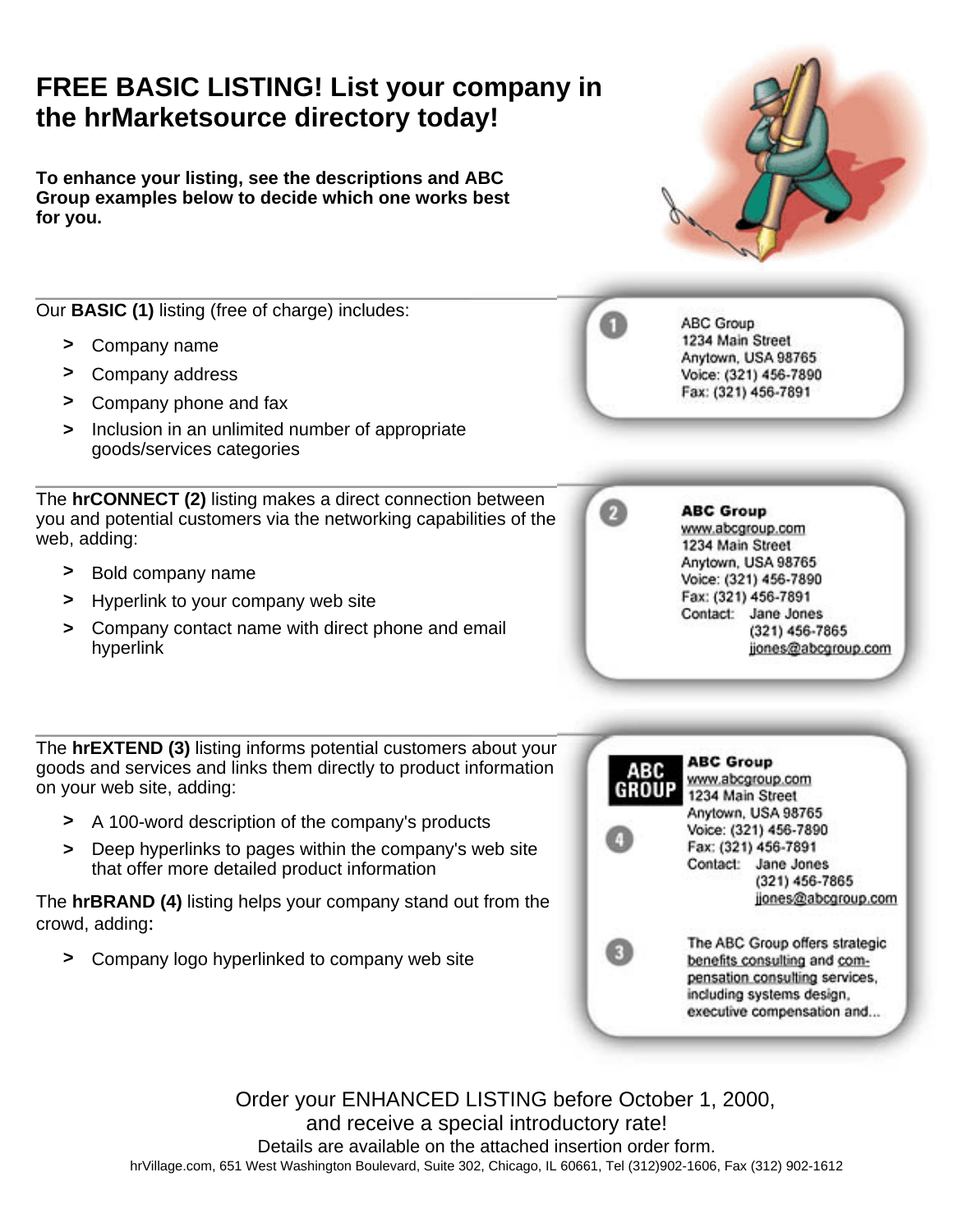

# Directory Listing Order Form

| Business Name: <u>Communication and Communications</u> |  |
|--------------------------------------------------------|--|
|                                                        |  |
|                                                        |  |
|                                                        |  |
|                                                        |  |
|                                                        |  |

1. Check ONE box below to designate listing type you want to order.

1. Check ONE box below to designate listing type you want to order. 2. Complete only the sections below (A thru E) required for the listing type you ordered.

3. Complete CONTACT INFORMATION (above) and PAYMENT INFORMATION (below for all listings other than "Basic").

| <b>LISTING</b>                                                                                                    | <b>COST</b>                                                                                                                                                                                                                   | SECTIONS TO BE COMPLETED BELOW |  |  |
|-------------------------------------------------------------------------------------------------------------------|-------------------------------------------------------------------------------------------------------------------------------------------------------------------------------------------------------------------------------|--------------------------------|--|--|
| <b>Basic Listing</b>                                                                                              | No Charge                                                                                                                                                                                                                     | A and B only                   |  |  |
| hrCONNECT                                                                                                         |                                                                                                                                                                                                                               |                                |  |  |
| 6 months                                                                                                          | \$200 (\$175 if ordered<br>before 10/01/00)                                                                                                                                                                                   | $A$ , $B$ and $C$              |  |  |
| 12 months                                                                                                         | \$350 (\$300 if ordered<br>before 10/01/00)                                                                                                                                                                                   | $A. B$ and $C$                 |  |  |
| hrEXTEND                                                                                                          |                                                                                                                                                                                                                               |                                |  |  |
| 6 months                                                                                                          | \$450 (\$400 if ordered<br>before 10/01/00)                                                                                                                                                                                   | $A, B, C$ and $D$              |  |  |
| 12 months                                                                                                         | \$825 (\$750 if ordered<br>before 10/01/00)                                                                                                                                                                                   | $A, B, C$ and $D$              |  |  |
| hrBRAND                                                                                                           |                                                                                                                                                                                                                               |                                |  |  |
| 6 months                                                                                                          | \$650 (\$575 if ordered<br>before 10/01/00)                                                                                                                                                                                   | $A, B, C, D$ and $E$           |  |  |
| 12 months                                                                                                         | \$1200 (\$1100 if ordered<br>before 10/01/00)                                                                                                                                                                                 | $A, B, C, D$ and $E$           |  |  |
|                                                                                                                   |                                                                                                                                                                                                                               |                                |  |  |
|                                                                                                                   | <b>PAYMENT INFORMATION</b> (please do not send cash)                                                                                                                                                                          |                                |  |  |
|                                                                                                                   | Payment Amount: ___________________________                                                                                                                                                                                   |                                |  |  |
|                                                                                                                   | Check Number: We have a state of the contract of the contract of the contract of the contract of the contract of the contract of the contract of the contract of the contract of the contract of the contract of the contract |                                |  |  |
|                                                                                                                   | <b>INSERTION ORDER AGREEMENT</b>                                                                                                                                                                                              |                                |  |  |
| By completing and signing this insertion order, the advertiser/agency agrees to the terms set forth above and     |                                                                                                                                                                                                                               |                                |  |  |
| on the attached General Terms and Conditions:                                                                     |                                                                                                                                                                                                                               |                                |  |  |
|                                                                                                                   |                                                                                                                                                                                                                               |                                |  |  |
|                                                                                                                   |                                                                                                                                                                                                                               |                                |  |  |
| Return completed and signed insertion order, including listing information on page 2, with payment to:            |                                                                                                                                                                                                                               |                                |  |  |
| hrVillage.com                                                                                                     |                                                                                                                                                                                                                               |                                |  |  |
| 651 West Washington Boulevard<br><b>Suite 302</b>                                                                 |                                                                                                                                                                                                                               |                                |  |  |
|                                                                                                                   | Chicago, IL 60661                                                                                                                                                                                                             |                                |  |  |
| FOR OFFICE USE ONLY:                                                                                              |                                                                                                                                                                                                                               |                                |  |  |
|                                                                                                                   |                                                                                                                                                                                                                               |                                |  |  |
| Insertion Order #:                                                                                                |                                                                                                                                                                                                                               | Date Submitted:                |  |  |
| hrVillage Account Representative:                                                                                 |                                                                                                                                                                                                                               |                                |  |  |
| hrVillage.com, 651 West Washington Boulevard, Suite 302, Chicago, IL 60661, Tel (312)902-1606, Fax (312) 902-1612 |                                                                                                                                                                                                                               |                                |  |  |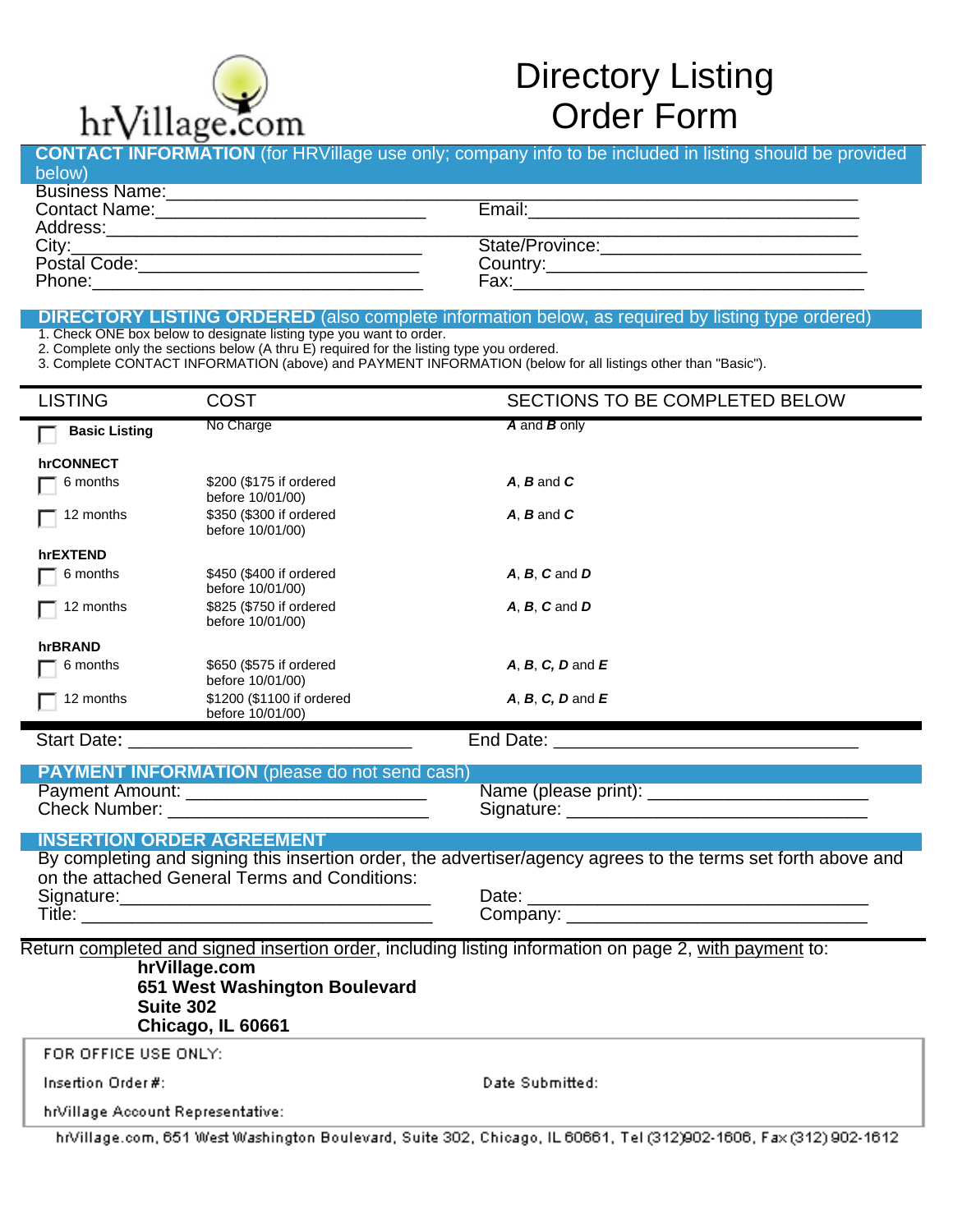### Section A (complete for all listing types)

### FORMAT(S) OF GOODS AND/OR SERVICES (check all that apply):

- **Q** Consulting Services
- U Information Goods & Services
- **Q** Legal Services
- □ Administrative Services & Outsourcing
- Q Technology Goods & Services
- **Q HRMS/HRIS**
- U Systems Integration Services
- LI Application Software & Services
- HR DISCIPLINE OF GOODS AND/OR SERVICES (check all that apply):
- Q Benefits
	- Corporate Concierge Services
	- D Disability Insurance
	- Q Employee Assistance Programs
	- **Q** Executive Benefits
	- Family Medical Leave Act (FMLA)
	- □ Flexible Benefits/Cafeteria Plans
	- **Q** Flexible Spending Accounts
	- Health Insurance
	-
	- Life Insurance
	- **D** Military Leave
	- Q Relocation
	- □ Retirement/Pension/401K/ESOP Plans
	- **Q** Tuition Assistance
	- U Workers Compensation
	- D Benefits-Misc.

#### Q Compensation

- Q Compensation Systems Design
- Q Corporate Gifts/Awards/Recognition
- Programs D Equity Offerings/Stock Options/ESOPs
- Q Executive Compensation
- 
- □ Incentives/Variable Pay/Gain-Sharing
- Q Job Descriptions & Documentation
- Q Job Evaluation/Analysis
- **Q** Payroll
- Q Salary & Wage Data/Surveys
- La Time & Attendance
- Q Compensation--Misc.
- U Sexual Harassment  $\square$  Standards Q Welhess
- U Work-Life Balance

Q Ergonomics

□ Workplace Security

**Q Employee Health & Safety** 

- □ Employee Health & Safety-Misc.
- **Q** Labor Relations
	- Q Arbitration/Mediation
	- Certification/Decertification
	- U Collective Bargaining
	- **U** Compliance
	- Q Mediation & Dispute Resolution
	- Q Positive Labor Relations
	- U Work Stoppage/Strikes/Lock-Outs
	- **Q** Unions
	- C Labor Relations--Misc.
- Q Organization Design & Development D Alternative Work Arrangements (flexible
	- staffing, hoteling, telecommuting, etc.) α Change Management/Reorganization
	- **Q** Downsizing
	- **Q** Organization Design
	- U Organizational Culture
	- Q Succession Planning
	- Q Team Development
	- Q Org. Design & Development--Misc.
- Q Other Goods & Services
- Q Staffing & Recruiting
- Q Affirmative Action/Diversity Planning
- U Applicant & Hire Tracking
- Q Background Checks
- Q Equal Employment Opportunity
- U Immigration & Naturalization, Visas
- Q Interviewing
- Q Outplacement
- **Q** Personality Assessment
- **Q** Recruiting
- □ Recruitment Advertising
- Q Selection
- Q Alternative/Contract/Temporary Staffing
- Q Termination
- Work Scheduling
- U Staffing & Recruiting-Misc.
- **Q** Training & Development
	- Q CareenProfessional Development
	- Q Competencies/Skills Training
	- Q Corporate/Employee Communications
	- **U** Employee Satisfaction
	- D Performance Management/Appraisal
	- Q Policy Manuals & Employee Handbooks
	- **Q** Testing
	- Q Training & Development--Misc.
- Q General Human Resources Management Q Administrative Forms
	- Q General HR Management-Misc.

#### Section B (complete for all listing types)

| <b>Business Name:</b>                                          |                                                                                                                                           |  |
|----------------------------------------------------------------|-------------------------------------------------------------------------------------------------------------------------------------------|--|
| Address:                                                       |                                                                                                                                           |  |
| City:                                                          | State/Province:                                                                                                                           |  |
| Postal Code:                                                   | Country:                                                                                                                                  |  |
| Voice Number:                                                  | Fax Number:                                                                                                                               |  |
| Section C (complete for hrConnect, hrExtend, hrBrand listings) |                                                                                                                                           |  |
| Web Site URL (includes hyperlink):<br>http://                  |                                                                                                                                           |  |
| Contact Name (to appear in listing):                           |                                                                                                                                           |  |
| Contact Voice Number:                                          | Contact Email Address:                                                                                                                    |  |
| Section D (complete for hrExtend, hrBrand listings only)       |                                                                                                                                           |  |
|                                                                | Description of goods/services (up to 100 words; include URLs as <http:></http:> to denote hyperlinks to product web pages where desired): |  |
|                                                                |                                                                                                                                           |  |
|                                                                |                                                                                                                                           |  |
|                                                                |                                                                                                                                           |  |
|                                                                |                                                                                                                                           |  |
|                                                                |                                                                                                                                           |  |
| Section E (complete for hrBrand listings only)                 |                                                                                                                                           |  |

Who should hrVillage contact to obtain logo in digital format (JPG or GIF, 120x120 pixel max) for listing:

Q Same as named in CONTACT INFORMATION on page 1

Phone:

Name:

U Other (provide name, phone number and email address below)

Email: